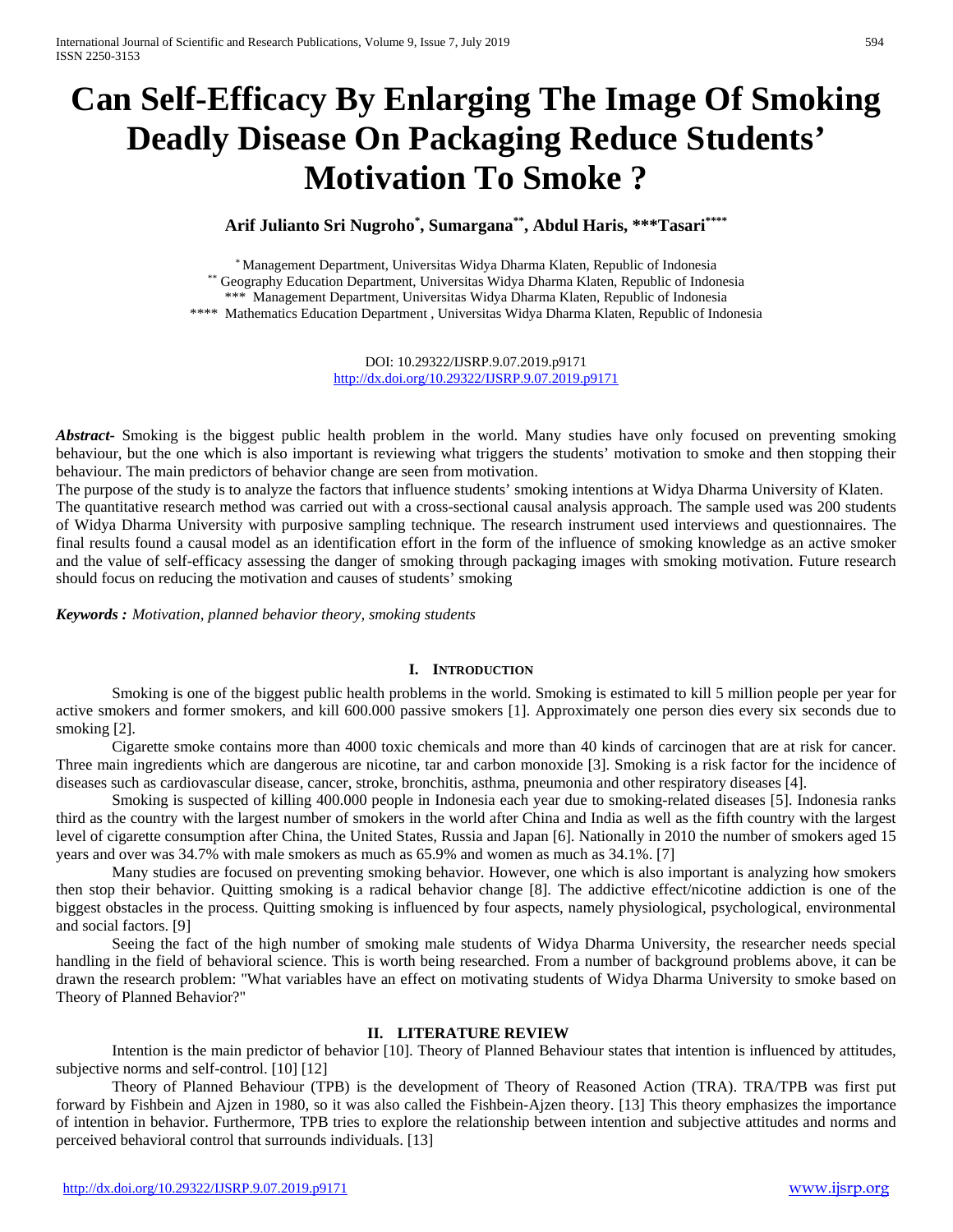There are three things that must be considered in TPB that can influence the intention to behave, namely attitude toward behaviour, subjective norms and perceived behavioral control. Attitudes are influenced by two aspects, namely a person's beliefs about what happens when they perform the expected behavior (behavioral belief) and an evaluation of whether the output results are related (evaluation of behavioral outcomes). [13]

Subjective norms are the result of one's beliefs about what other people or social groups think about their behavior (normative belief) combined with motivation to adjust to social norms (motivation to comply) which underlies a person behaving in accordance with the norms expected by his social environment. [13]

Another variable that influences intention is the existence of self-control which is influenced by the belief in the factors that make it easier or more difficult to behave (control belief) and how much power has to be possessed to use (perceived power) based on factors that can facilitate behavior. [13]

#### **III. RESEARCH METHODS**



# **2. Data Collection Method**

This study uses primary data, namely data related to the variables under study. Data were collected through questionnaires obtained from sources who had knowledge of the topic under study. Besides that, secondary data were also used in the form of library resources, notes, archives and documents.

## **3. Data Collection Techniques**

a. Interviews, conducted to obtain matters relating to the general description of the institution and the strategic planning that had been done.

b. To obtain information about service satisfaction, researcher distributed questionnaires to students who smoked.

c. Library Studies, conducted to obtain supporting data needed.

## **4. Sampling Method**

In this study, the survey method was used as the main tool. Thus not all individuals in the population were examined because of limited time, cost and accessibility. Population, what is meant by the population in this study are all students of Widya Dharma University who smoked. Samples, subject characteristics used as samples in this study were 200 students of Widya Dharma University who smoked taken by purposive sampling. Respondents accessed in this study were students/adult groups, with the consideration that they had a good understanding in measuring self-motivation.

## **5. Data Analysis**

In this study three analyzes were carried out in the form of quantitative data description, quantitative regression test, correlation with several modifications to the improvement of question items for objects.

# **1. Distribution of Respondents**

# **IV. RESULTS AND DISCUSSION**

The study was conducted in March to April 2019 at Widya Dharma University of Klaten with the characteristics of the respondents' data were all men, the age of the majority of respondents was 22 years, the most study programs came from the Faculty of Economics and semester 6. So it was concluded that the majority of respondents were adults, conscious and possessed sufficient knowledge related to smoking motivation and the majority came from the Faculty of Economics which had the dominant number of students in Widya Dharma University.

# **2. Test Validity**

A measurement scale is said to be valid if the scale is able to measure what should be measured. For example the nominal scale that is non parametric is used to measure nominal variables, not to measure interval variables that are parametric. There were 3 (three) types of measurement validity, namely: a. Content validity, here concerned the level of scale items that reflected the concept domain that was being studied. Dimensions in a particular concept domain could not all be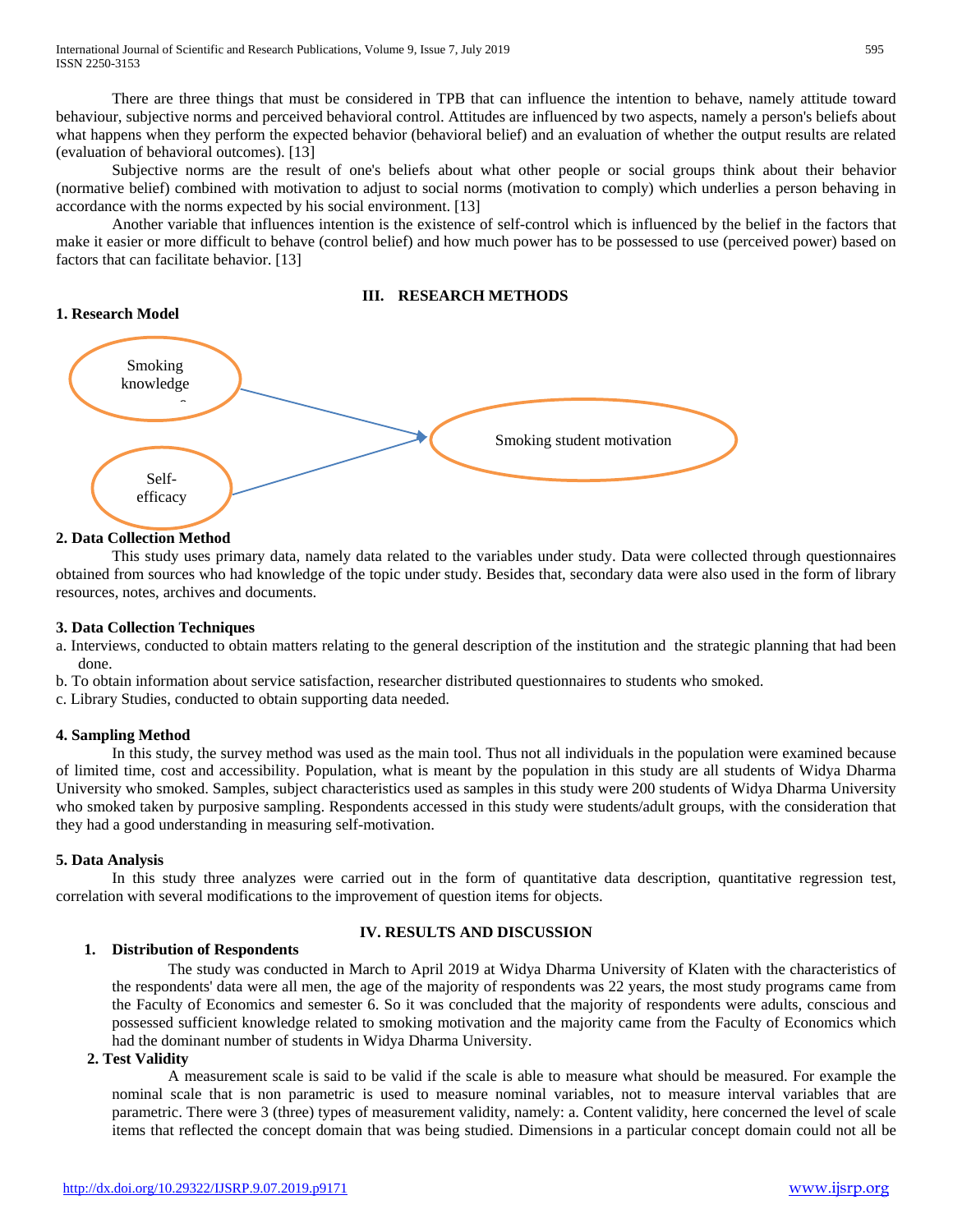calculated because the domain sometimes had multidimensional properties, b. construct validity, was related to the degree to which the scale reflected and acted as the concept being measured. This validity was theoretical and statistical, c criterion validity, this validity concerned the level problem where the scale being used was able to predict a variable designed as a criterion. To calculate the validity of a questionnaire, correlation technique was used which compared between the score values and tables.

In the initial stage of the study the respondents' answers were tested then compared to r statistical table. From the test results, all valid data were obtained. Thus it is said that all items in the questionnaire question were valid.

# **3. Reliability Test**

The item reliability test is used to determine the extent to which measurements can provide the same or consistent results if re-measurements are made on the same subject. This test was carried out through 3 methods, namely: a. retest, done by testing questionnaires to certain groups, b. parallel test, gave questionnaires to certain groups, then the group was tested with instruments whose content was equivalent. Then the values of the two tests were correlated, 3. Split-half test was done by dividing the scores randomly in even and odd forms of all respondents' answers. **Table 1 List of reliability test items**

| <b>THRUSH</b> TELEST OF FRIHMILLY LEST HEILS |                      |          |               |  |  |
|----------------------------------------------|----------------------|----------|---------------|--|--|
| Factor                                       | required<br>Cronbach |          | <b>Status</b> |  |  |
|                                              | Alpha                | Cronbach |               |  |  |
|                                              |                      | Alpha    |               |  |  |
| Knowledge                                    | 0.839                | 0.8      | Reliable      |  |  |
| Efficacy                                     | 0.896                | 0.8      | Reliable      |  |  |
| Motivation                                   | 0.903                | 0.8      | Reliable      |  |  |

The reliability test results show all dimensions of the three factors were greater than the Cronbach alpha value required, which is 0.6. So that the three dimensions passed the test by being stated reliable, and can be used in the advanced test stage.

# **4. Quantitative Regression Test**

**Table 2 Model Summary Model**

|       |      |          | Adjusted | R Std. Error of the |
|-------|------|----------|----------|---------------------|
| Model |      | R Square | Square   | Estimate            |
|       | 706a | 498      | 439      |                     |

a. Predictors: (Constant), Self-efficacy, smoking knowledge

The R square output of 49.8 percent shows the percentage of the contribution of influence of respondents' knowledge with smoking and self-efficacy on smoking motivation was as much as 49.8 percent or variations in the independent variables used in the model were able to explain 49.8 percent of independent variables, the remaining was influenced by other variables such as subjective norms and others.

|       | .          |           |    |        |       |                   |
|-------|------------|-----------|----|--------|-------|-------------------|
|       |            | of<br>Sum |    | Mean   |       |                   |
| Model |            | Squares   | Df | Square | F     | Sig.              |
|       | Regression | 8.871     | 2  | 4.436  | 8.446 | .003 <sup>b</sup> |
|       | Residual   | 8.929     | 17 | .525   |       |                   |
|       | Total      | 17.800    | 19 |        |       |                   |

# **Table 3 ANOVAa**

a. Dependent Variable: Smoking Intention

b. Predictors: (Constant), Self-efficacy, smoking knowledge

The test F tests whether the independent variables simultaneously affect the independent variables, it was obtained F count of 8.446 and greater than F table 3.592. This means that knowledge of smoking and self-efficacy simultaneously influenced the students' motivation to smoke.

## **Table 4. Regression Coefficientsa**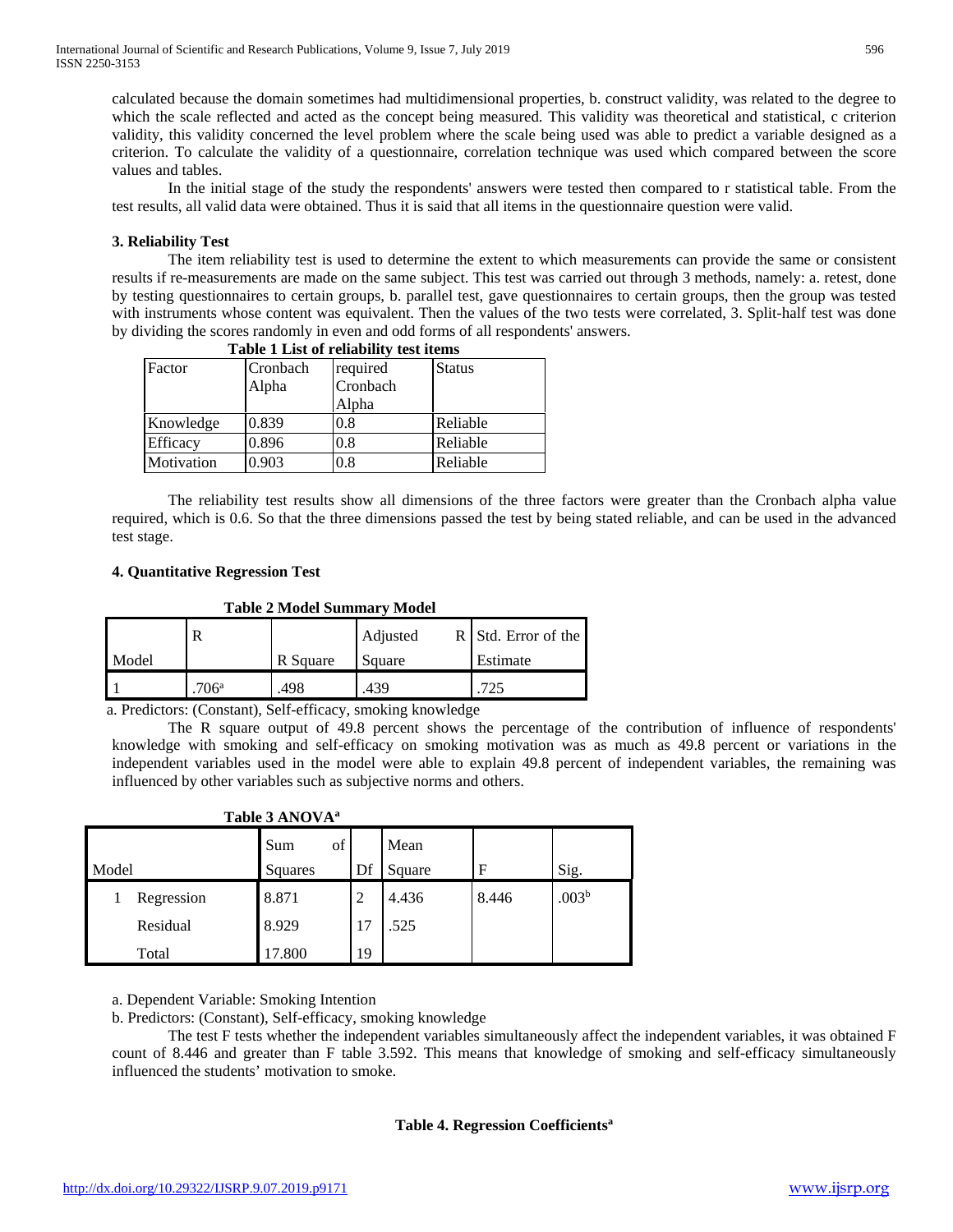|       |                   |                             |            | Standardized |       |      |
|-------|-------------------|-----------------------------|------------|--------------|-------|------|
|       |                   | Unstandardized Coefficients |            | Coefficients |       |      |
| Model |                   | в                           | Std. Error | Beta         |       | Sig. |
|       | (Constant)        | 6.238                       | 1.622      |              | 3.846 | .001 |
|       | Smoking knowledge | .375                        | .100       | .648         | 3.756 | .002 |
|       | Self-efficacy     | $-.149$                     | .114       | $-.225$      | 3.305 | .009 |

a. Dependent Variable: Smoking Intention

Regression test obtained the equation  $Y = 6.238 + 0.0375$  X1- 0.149 X2 with significant 0.002 and 0.09, which means that the independent variables were significant and the value of t count was all greater than t table 2.110. From this test the value of alternative hypothesis means that partially the knowledge of smoking and self-efficacy affected the motivation of smoking students with a positive coefficient of smoking knowledge and negative coefficient of self-efficacy.

The results show that knowledge and value of self-efficacy are indicators that influence the motivation of smoking students of Widya Dharma University. The value of self-efficacy has a negative coefficient on student motivation to smoke, meaning that the more aware the respondent of various deadly diseases that can be life-threatening due to nicotine will reduce the respondents' motivation to smoke. This is in accordance with Tisnowati et al's research [14] that respondents who are aware, actually they believe in the risks and adverse consequences of smoking that can endanger themselves.

# **V. CONCLUSION AND SUGGESTION**

The results show that knowledge and self-efficacy factors significantly influence the students' motivation to smoke. The most dominant factor that influences the students' motivation to smoke is the respondents' knowledge of smoking.

Recommendation that can be given is that it needs further research on other factors related to student motivation to smoke such as subjective norm variables. Research also does not stop at motivation, but also at the stage of analyzing student smoking behavior. From interviews to respondents it was obtained information that they saw pictures of deadly diseases caused by smoking, making them worry about their health. This statement is in accordance with the Research of the Indonesian Public Health Expert Association [15] where different public opinions were obtained regarding images on cigarette packaging due to deadly diseases with size portions of 40 percent, 75 percent and 90 percent. Photographs of the danger of a deadly disease due to smoking can continue to be enlarged on cigarette packaging so that respondents are more aware and reduce smoking motivation

## **ACKNOWLEDGEMENT:**

Widya Dharma University of Klaten for the 2019 Internal Research Grant

#### **REFERENCES**

- 1. WHO. *Tobacco Fact sheet*. Genewa: WHO; Available from: [www.who.int/mediacentre/factsheet/fs339/en/index/html](http://www.who.int/mediacentre/factsheet/fs339/en/index/html)
- 2. WHO. *WHO Report on The Global Tobacco Epidemic 2011 : Warning about the Danger of Tobacco*. Genewa: WHO; 2011.
- 3. BP POM. *Upaya Tobacco Control (TC).* Info POM. 2005 Mei;6(3):2.
- 4. WHO. *Non Communicable Disease (NCD) Report* . Genewa: WHO; Available from: 2ho.int/nmh/publications/ncd\_report\_chapter 1.pdf
- 5. WHO. *Tobacco Free Initiative* Genewa: WHO; Available from: ino.searo.who.int/EN/section4/section22.html
- 6. Kemenkes. *Informasi tentang Penanggulangan Masalah Merokok melalui Radio : Panduan bagi Pengelola Program Radio Siaran Pemerintah dan Swasta Nasional Indonesia.* Jakarta: Kementerian Kesehatan Republik Indonesia; 2011.
- 7. Kemenkes. *Riset Kesehatan Dasar (Riskesdas) 2010*. Jakarta: KementerianKesehatan Republik Indonesia; 2010.
- 8. Rudi Sandek, Kamsih Astuti. *Hubungan antara Sikap terhadap Perilaku Merokok dan Kontrol Diri dengan Intensi Berhenti Merokok*.
- 9. Haddad LG, Petro-Nustas W. Predictors of Intention to Quit Smoking Among Jordanian University Students. *Can JournalJ Public Health*. 2006 Feb;97(01):9–13.
- 10. Glanz K, Rimer B, Viswanath. *Behavior and Health Education : Theory, Research and Practice.* 4th ed. San Francisco: Jossey Boss; 2008.